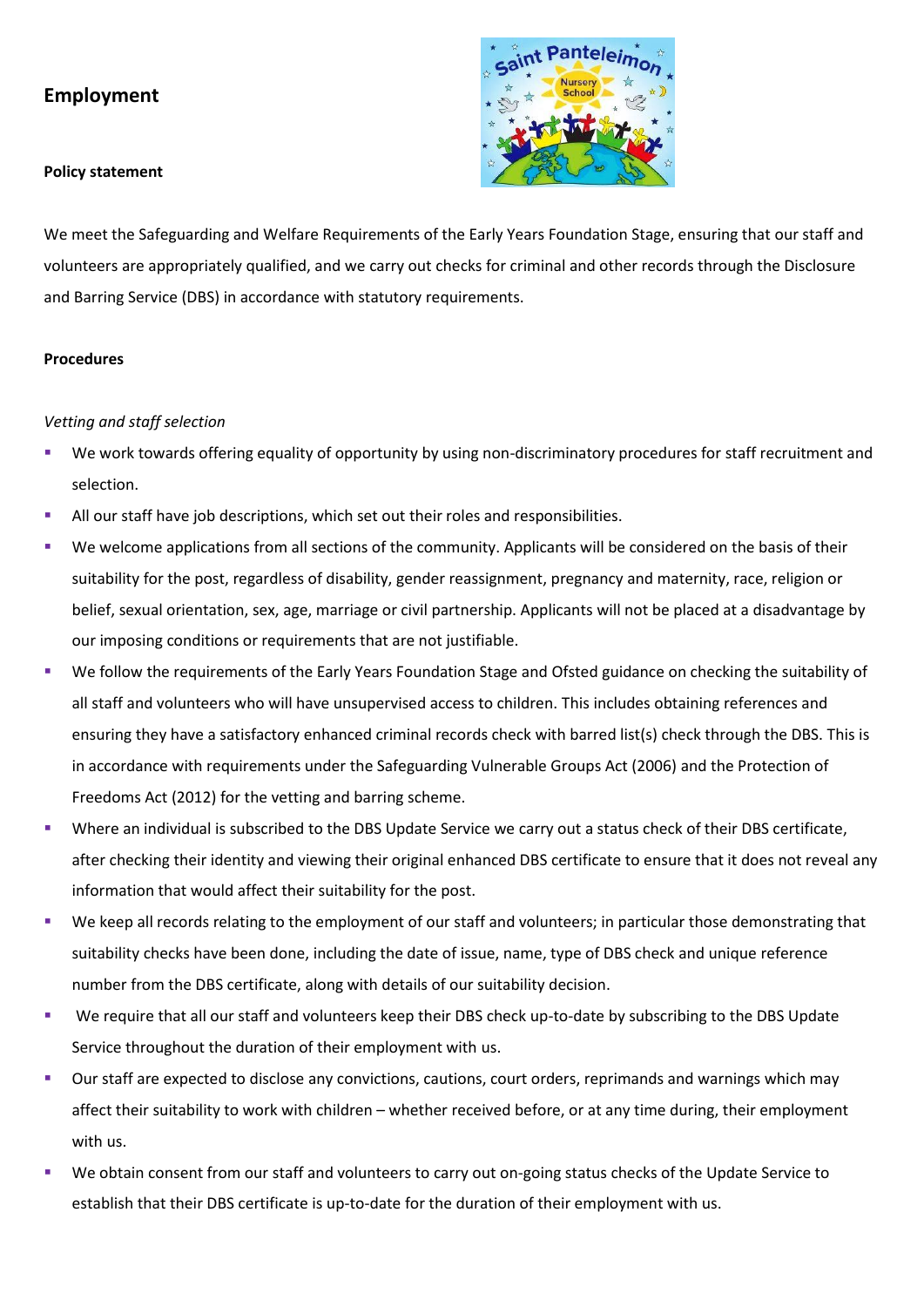Where we become aware of any relevant information which may lead to the disqualification of an employee, we will take appropriate action to ensure the safety of children. In the event of disqualification, that person's employment with us will be terminated.

# *Notifying Ofsted of changes*

We inform Ofsted of any changes to our Registered Person (trustees/director(s)/owner(s) our provision) and/or our manager.

# *Training and staff development*

- Our manager and deputy hold the CACHE Level 3 Diploma for the Children and Young People's Workforce or an equivalent qualification and at least half of our other staff members hold the CACHE Level 2 Certificate for the Children and Young People's Workforce or an equivalent or higher qualification.
- We provide regular in-service training to all our staff whether paid staff or volunteers through the Pre-school Learning Alliance and external agencies.
- Our budget allocates resources to training.
- We provide our staff with induction training in the first week of their employment. This induction includes our Health and Safety Policy and Safeguarding Children and Child Protection Policy. Other policies and procedures are introduced within an induction plan.
- We support the work of our staff by holding regular supervision meetings and appraisals.
- We are committed to recruiting, appointing and employing staff in accordance with all relevant legislation and best practice.

## *Staff taking medication/other substances*

- If a member of staff is taking medication which may affect their ability to care for children, we ensure that they seek further medical advice. Our staff will only work directly with the children if medical advice confirms that the medication is unlikely to impair their ability to look after children properly.
- Staff medication on the premises will be stored securely and kept out of reach of the children at all times.
- **■** If we have reason to believe that a member of our staff is under the influence of alcohol or any other substance that may affect their ability to care for children, they will not be allowed to work directly with the children and further action will be taken.

## *Managing staff absences and contingency plans for emergencies*

- Our staff take their holiday breaks when the setting is closed. Where a staff member may need to take time off for any reason other than sick leave or training, this is agreed with our manager with sufficient notice.
- Sick leave is monitored and action is taken where necessary, in accordance with the individual's contract of employment.